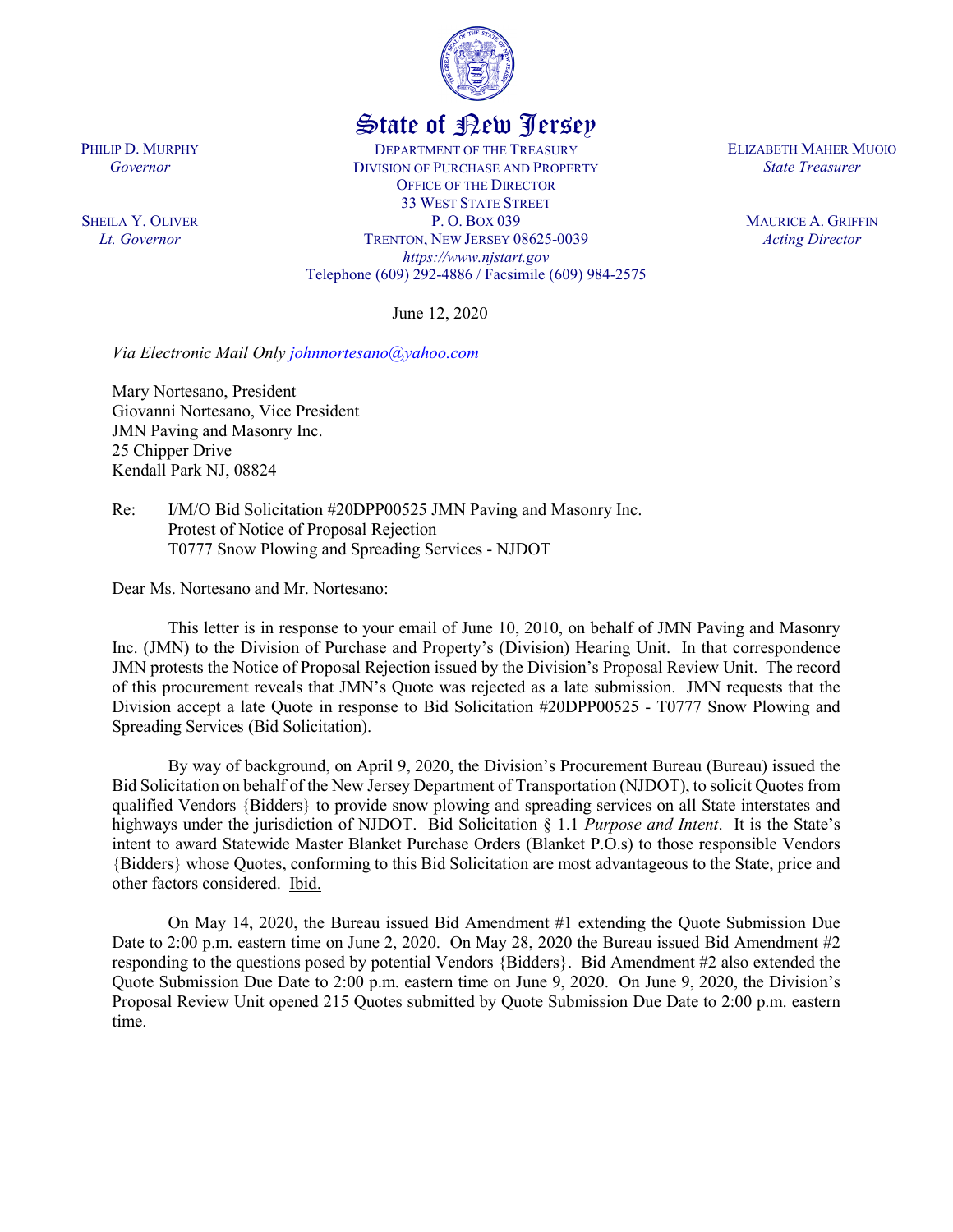On June 10, 2020, after the Quote submission deadline, JMN wrote the Division's Hearing Unit stating in relevant part:

> I am writing to appeal the bid rejection for JMN Paving and Masonry Inc. for the T0777 Snow Plowing and Spreading Services- NJDOT. Bid Solicitation #: 20DPP00525

> We received a Letter of Rejection on 6/10/2020 from [the Division's Proposal Review Unit] regarding our State Spreading Bid and are protesting this decision. We strongly believe that there was a miscommunication and misunderstanding on the meaning of the bids "Opening Date" as it was listed on the NJ Start Website and was changed multiple times to 6/9/2020 at 2pm. We were under the assumption that this meant that bid submissions started at 2pm on 6/9. However, when we had logged on at 1:45pm to start uploading and submitting our documents, we were kicked out of the system at 2pm and could no longer finish submitting our paperwork. I then quickly called the state office numerous times to figure out what the issue could have been and was not able to get through. I then emailed [the Division's Procurement Bureau] at 2:19pm to inform him that we have been kicked out of the system, followed by another email at 2:48pm with the attachments that should have been uploaded on the NJ Start Website for bid submission.

> Our rejection notice states that we were rejected due to an untimely submission at 2:48pm.

In consideration of JMN's protest, I have reviewed the record of this procurement, including the Bid Solicitation, the relevant statutes, regulations, and case law. This review of the record has provided me with the information necessary to determine the facts of this matter and to render an informed Final Agency Decision on the merits of the protest. I set forth herein the Division's Final Agency Decision.

The Division's administrative regulations that govern the advertised procurement process establish certain requirements that must be met in order for a Quote to be accepted. Those regulations provide in relevant part:

- (a) In order to be eligible for consideration for award of contract, the bidder's proposal shall conform to the following requirements or be subject to designation as a non-responsive proposal for noncompliance:
	- 2. Be submitted on or before the due date and time and at the place specified in the RFP;

 $[N.J.A.C. 17:12-2.2(a)(2).]$ 

. . .

If the requirements of N.J.A.C. 17:12-2.2 are not met, a Quote must be rejected. These regulations must be stringently enforced to maintain the equal footing of all Vendors {Bidders} and to ensure the integrity of the State's bidding process.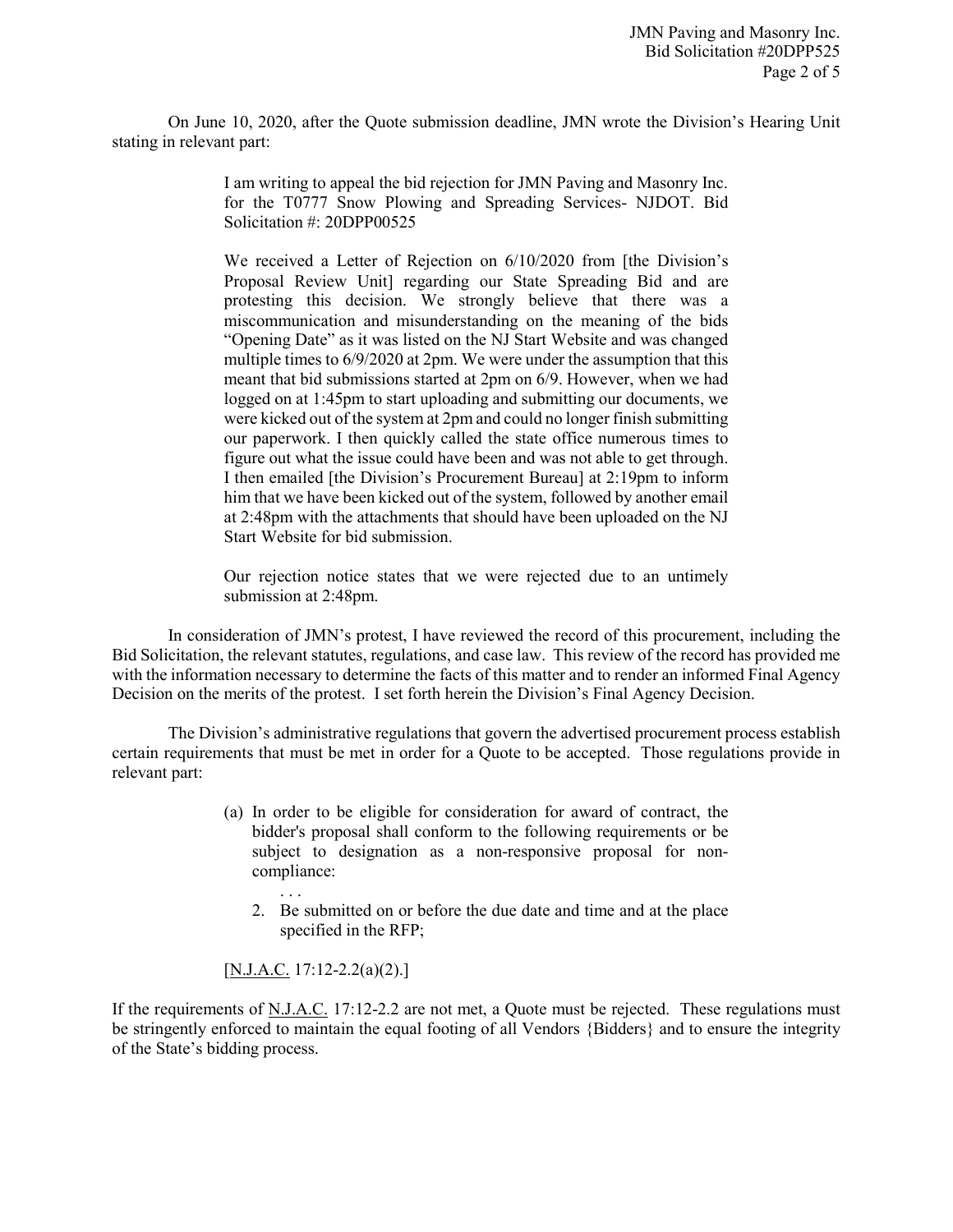JMN Paving and Masonry Inc. Bid Solicitation #20DPP525 Page 3 of 5

As noted in the protest email, JMN did not log in to submit its Quote until 1:45pm on June 9, 2020 because it mistakenly believed that "bid submissions started at 2pm on 6/9". Admittedly, as shown on the screen shot below, the Open Bids page on the *NJSTART* website lists the submission date for each item as "Bid Opening Date".

| <b>SSTART</b>                     |              |    |                 |                         |                        |
|-----------------------------------|--------------|----|-----------------|-------------------------|------------------------|
| Open Bids                         |              |    |                 |                         |                        |
| Show Bids for Category All        | $\checkmark$ | Go |                 |                         |                        |
| <b>BId(18)</b>                    |              |    |                 |                         |                        |
| $B$ Id #<br>Alternate Id<br>Buyer | Description  |    | Purchase Method | <b>Bid Opening Date</b> | <b>Bid Holder List</b> |

However, the Bid Solicitation language made clear that Quotes must be received prior to the listed Bid Opening Date.

With respect to the mandatory Quote submission due date and time, the Bid Solicitation advised all potential Vendors {Bidders} of the requirements for proper and timely Quote submission stating:

## **1.3.2 SUBMISSION OF QUOTES**

In order to be considered for award, the Quote must<sup>[1](#page-2-0)</sup> be received by the Procurement Bureau of the Division at the appropriate location by the required time.

Vendors {Bidders} shall submit Quotes electronically through *NJSTART*.

**QUOTES NOT RECEIVED PRIOR TO THE QUOTE OPENING DEADLINE SHALL BE REJECTED. THE DATE AND TIME OF THE QUOTE OPENING ARE INDICATED ON THE BID SOLICITATION COVER SHEET AND ON THE "SUMMARY" TAB OF THE BID SOLICITATION WEBPAGE WITHIN**  *NJSTART***.** 

**IF THE QUOTE OPENING DEADLINE HAS BEEN REVISED, THE NEW QUOTE OPENING DEADLINE SHALL BE SHOWN ON THE POSTED BID AMENDMENT AND ON THE "SUMMARY" TAB OF THE BID SOLICITATION WEBPAGE WITHIN** *NJSTART***.** 

[Emphasis in the original, highlighting added.]

l

<span id="page-2-0"></span><sup>&</sup>lt;sup>1</sup> Bid Solicitation Section 2.2 *General Definitions defines* "Must" as "that which is a mandatory requirement.**"**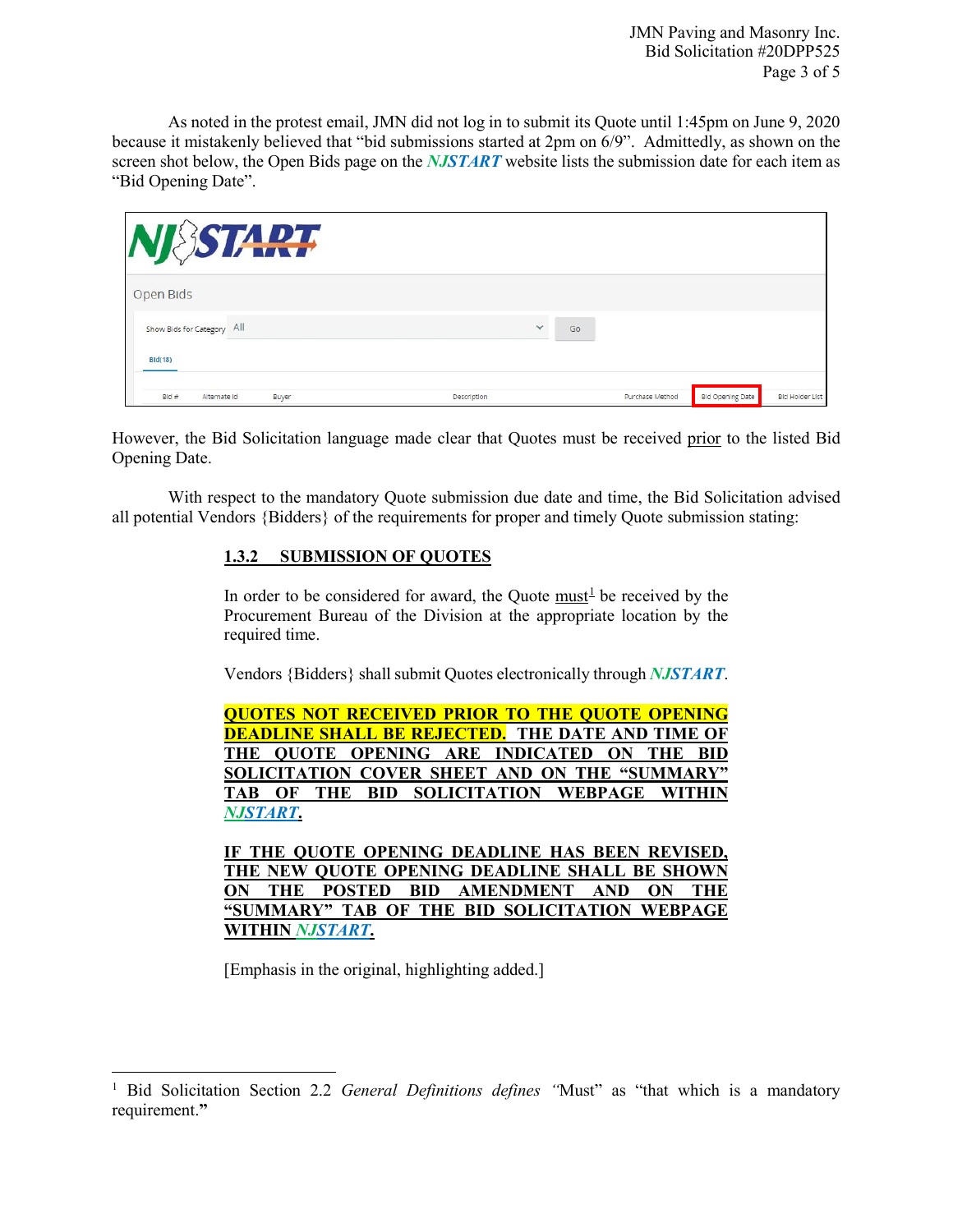JMN Paving and Masonry Inc. Bid Solicitation #20DPP525 Page 4 of 5

Moreover, the Bid Solicitation advised the potential Vendors {Bidders} to consult the Division's Quick Reference Guides (QRGs) and supporting videos in preparing and submitting a Quote; specifically,

## **1.3.3 VENDOR {BIDDER} SUPPORT**

Vendors {Bidders} are strongly encouraged to visit th[e NJSTART Vendor](https://www.state.nj.us/treasury/purchase/vendor.shtml)  [Support Page,](https://www.state.nj.us/treasury/purchase/vendor.shtml) which contains Quick Reference Guides (QRGs), supporting videos, a glossary of *NJSTART* terms, and helpdesk contact information.

The Vendor {Bidder} should utilize the QRGs before attempting to submit its Quote using the *NJSTART* process. It is the Vendor's {Bidder's} responsibility to ensure that the *NJSTART* Quote and attachments have been properly submitted.

As shown in the screenshot below, the "Submit a Quote" Quick Reference Guide defined the Bid Opening Date as the "date formal bids will be opened for evaluation and closed to further quote submissions."



With the above principals in mind, Vendors {Bidders} are cautioned to allow adequate time to ensure that the Quote is properly submitted. See Bid Solicitation Section 4.2 *Quote Delivery* stating:

> A Quote must arrive at the Division in accordance with this Bid Solicitation's instructions within the time frames noted on the Bid Solicitation cover sheet and on the "Summary" page of the Bid Solicitation in *NJSTART*, or as indicated on the posted Bid Amendment if the Quote Opening Date has been changed. Vendors {Bidders} submitting electronic Quotes via *NJSTART* are cautioned to allow adequate time to ensure timely uploads of all Quote documents to mitigate unforeseen delays or issues. State regulation mandates that late Quotes are ineligible for consideration.

Despite JMN's desire to submit a Quote for the subject solicitation, under the provisions set forth above, the statutory procurement laws, and the regulations of the State of New Jersey, the Division is unable to accept JMN's Quote after the Quote submission date has passed. Such acceptance would un-level the Vendor's {Bidder's} playing field as the Division received 215 Quotes by the submission deadline. In light of the findings set forth above, I must unfortunately deny your request for eligibility to participate in the competition for the subject Blanket P.O. This is my final agency decision.